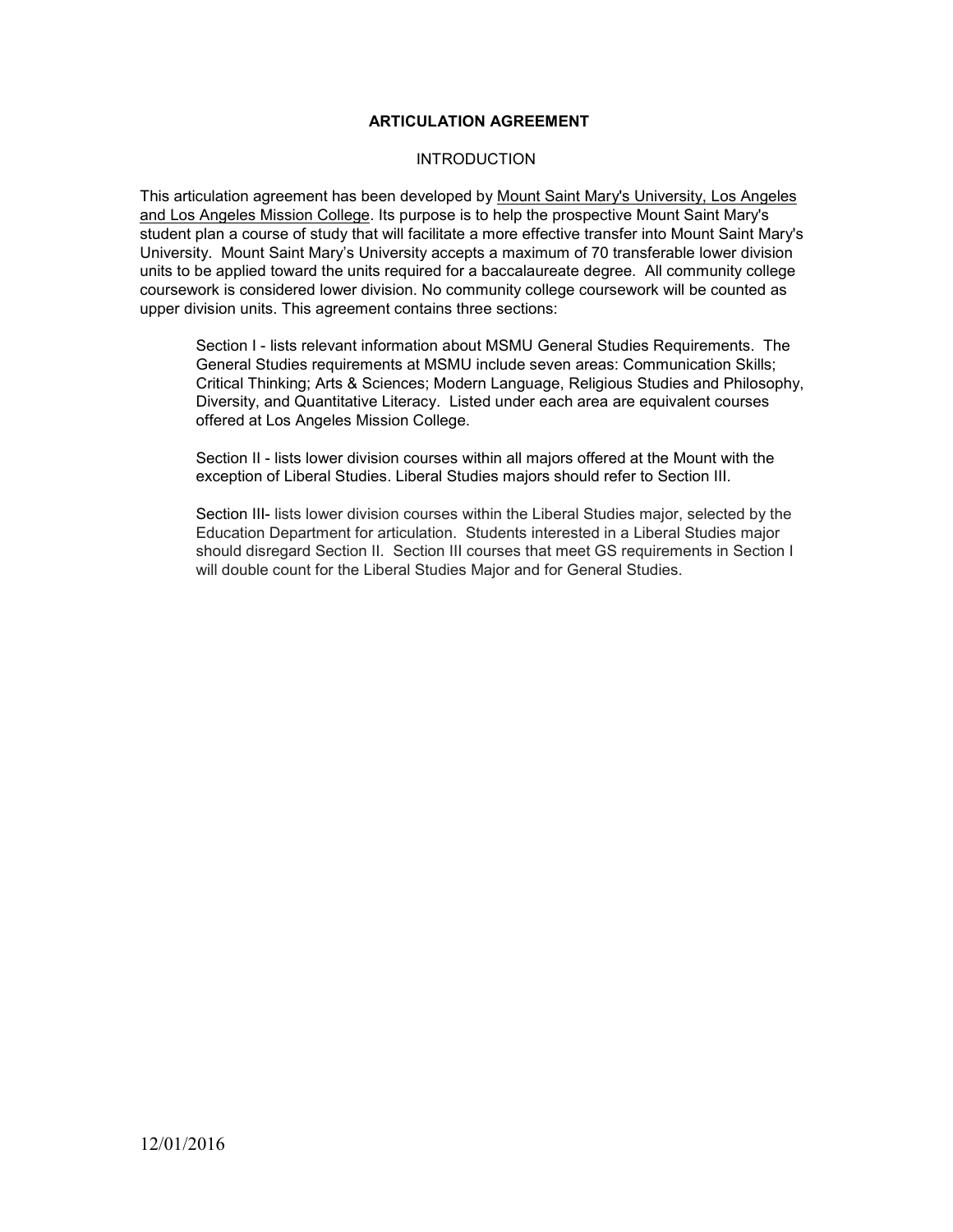## **MOUNT SAINT MARY'S UNIVERSITY, LOS ANGELES –LOS ANGELES MISSION COLLEGE ARTICULATION AGREEMENT**

# **SECTION I**

#### **General Studies:**

| <b>I. Communication Skills</b>                                                                                                                                                 |                                                               |                                                                                                                         |                                         |                                                                                                                 |                                           |                                                                                                                                                                                                                                                                          |
|--------------------------------------------------------------------------------------------------------------------------------------------------------------------------------|---------------------------------------------------------------|-------------------------------------------------------------------------------------------------------------------------|-----------------------------------------|-----------------------------------------------------------------------------------------------------------------|-------------------------------------------|--------------------------------------------------------------------------------------------------------------------------------------------------------------------------------------------------------------------------------------------------------------------------|
| A. Written (6 units with grade C or better)                                                                                                                                    |                                                               |                                                                                                                         |                                         |                                                                                                                 |                                           | <b>B. Oral (1-3 units)</b>                                                                                                                                                                                                                                               |
| English 101,102,103                                                                                                                                                            |                                                               |                                                                                                                         | Communication Studies 101,102, 121, 151 |                                                                                                                 |                                           |                                                                                                                                                                                                                                                                          |
|                                                                                                                                                                                |                                                               | II. Critical Thinking (minimum 3 units)                                                                                 |                                         |                                                                                                                 |                                           |                                                                                                                                                                                                                                                                          |
|                                                                                                                                                                                | Philosophy 5,6,9<br>III. Arts and Sciences (minimum 21 units) |                                                                                                                         |                                         |                                                                                                                 |                                           |                                                                                                                                                                                                                                                                          |
| A. Art/Music                                                                                                                                                                   |                                                               | At least one course must be taken in each of the following categories (A-G)<br><b>B.</b> Literature                     |                                         | C. History                                                                                                      |                                           | <b>D. Natural and</b><br><b>Physical Sciences</b>                                                                                                                                                                                                                        |
| Art, 101, 102, 103, 105,<br>109, 111, 161, 501,<br>502<br><b>Chicano Studies</b><br>52,54,58<br>Cinema 3,4<br>Dance 805<br>Humanities 1,3, 30<br>Music 111,141<br>Theater 100, | 37,42<br>English                                              | <b>Chicano Studies</b><br>203,205,206,208,240                                                                           | 7,8,19                                  | African American<br>Studies 4<br><b>Chicano Studies</b><br>History 1,2,11, 12, 86<br><b>Political Science 5</b> |                                           | Anatomy 1<br>Anthropology 101<br>Astronomy 1,5<br>Biology 3,5,6,7<br>Chemistry 51, 65<br>Earth Science 1, 2<br>Environmental<br>Science 2<br>Geography 1,15<br>Geology 1<br>Microbiology 20<br>Oceanography 1<br>Physical Science 1,14<br>Physics 6,7,37<br>Physiology 1 |
| <b>E. Mathematics</b>                                                                                                                                                          |                                                               | <b>F. Social and Behavioral</b>                                                                                         | <b>Sciences</b>                         |                                                                                                                 |                                           | G. Contemporary<br><b>Economics or Politics</b>                                                                                                                                                                                                                          |
| Math 215,227,240,245,<br>260, 265, 266                                                                                                                                         |                                                               | Anthropology 102<br>Economics 1, 10<br>Geography 2<br><b>Political Science 2</b><br>Psychology 1,2,41<br>Sociology 1,28 |                                         | Economics 2                                                                                                     | Business Law 5<br>Political Science 1,5,7 |                                                                                                                                                                                                                                                                          |
| V. Religious Studies and Philosophy<br>(Minimum 15 units; must include 3 units of Ethics and 3 units of a Philosophical Ideas<br>course)                                       |                                                               |                                                                                                                         |                                         |                                                                                                                 |                                           |                                                                                                                                                                                                                                                                          |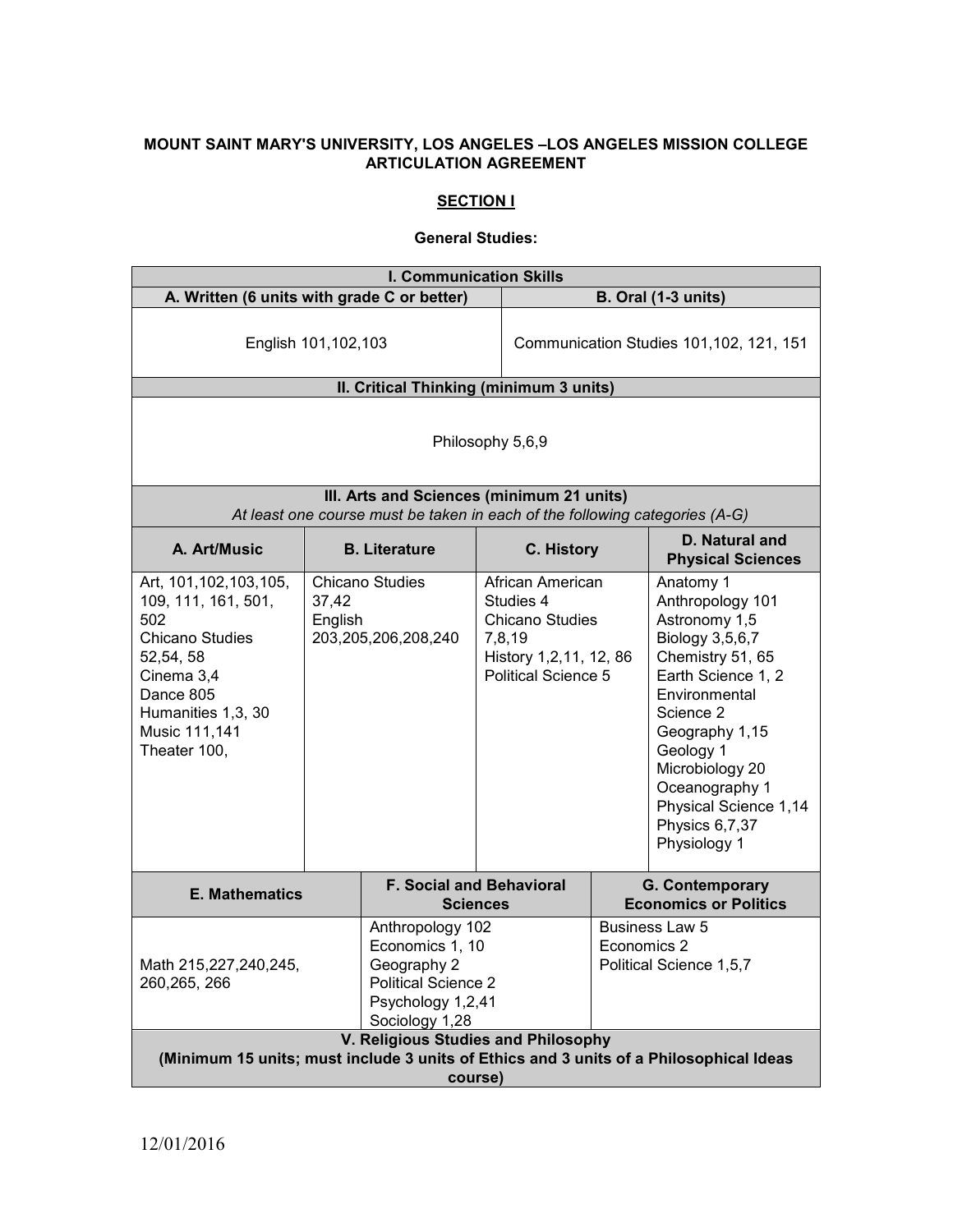| A. Religious Studies (6-9 units)                                                                     | B. Philosophy (6-9 units)                                                        |  |  |  |
|------------------------------------------------------------------------------------------------------|----------------------------------------------------------------------------------|--|--|--|
| a. Scripture: no equivalent                                                                          | a. Philosophical Ideas: Philosophy 1                                             |  |  |  |
| b. Christian Thought: no equivalent                                                                  | b. Ethics: Philosophy 20<br>c. Philosophy Other: Philosophy 5,6,9,14             |  |  |  |
| c. Christian Ethics: no equivalent<br>d. Religion & Religions: Philosophy 33                         |                                                                                  |  |  |  |
|                                                                                                      |                                                                                  |  |  |  |
| <b>IV: Modern Language</b>                                                                           |                                                                                  |  |  |  |
| language                                                                                             | A. A student who begins a language must complete course 1 and 2 of the same      |  |  |  |
|                                                                                                      | B. Students whose native language is not English may demonstrate academic        |  |  |  |
| with scores above 550.                                                                               | proficiency in English as a second language by passing the TOEFL examination     |  |  |  |
|                                                                                                      | C. To meet the requirement students must demonstrate proficiency at the second   |  |  |  |
|                                                                                                      | semester level. If they have knowledge, and test into the second semester of the |  |  |  |
|                                                                                                      | language, they need only take the second semester course, i.e., Span 2.          |  |  |  |
| D. Language courses must be college-level courses.                                                   |                                                                                  |  |  |  |
| <b>VI: Diversity</b>                                                                                 |                                                                                  |  |  |  |
| <b>African American Studies 2</b>                                                                    | Humanities 1                                                                     |  |  |  |
| Anthropology 102<br>Geography 2                                                                      | Philosophy 1, 20,33<br><b>Political Science 5</b>                                |  |  |  |
|                                                                                                      | Sociology 1,11, 31, 28                                                           |  |  |  |
|                                                                                                      | Spanish 4                                                                        |  |  |  |
| <b>VII: Quantitative Literacy</b>                                                                    |                                                                                  |  |  |  |
| A. QL1                                                                                               | <b>B. QL2</b>                                                                    |  |  |  |
| Accounting 1, 2                                                                                      | Chemistry 101,102                                                                |  |  |  |
| Biology 6, 7                                                                                         | Math 227,240,245,260,265,266,267                                                 |  |  |  |
| <b>Math 215</b>                                                                                      | <b>Physical Science 1</b><br>Physics 6,7,37,38                                   |  |  |  |
| Philosophy 5,6,9                                                                                     |                                                                                  |  |  |  |
| <b>Disclaimer</b>                                                                                    |                                                                                  |  |  |  |
| Other courses not listed in the above sections may be approved for general studies credit. To        |                                                                                  |  |  |  |
| ensure receiving the appropriate credit, please complete a transfer credit clearance form before     |                                                                                  |  |  |  |
| registering for the course. The advisement center will then determine the eligibility of the course. |                                                                                  |  |  |  |
| Submission of a transfer credit clearance form does not guarantee approval of transfer credit.       |                                                                                  |  |  |  |
|                                                                                                      |                                                                                  |  |  |  |

| <b>SECTION II</b>  |                                                                                                                                                                                    |  |
|--------------------|------------------------------------------------------------------------------------------------------------------------------------------------------------------------------------|--|
| <b>Disclaimer:</b> |                                                                                                                                                                                    |  |
| 1.                 | Major course evaluations are based on our traditional baccalaureate program's major                                                                                                |  |
|                    | requirements. WEC major requirements may vary from list. All students should consult<br>with advisors for requirement variations.                                                  |  |
|                    | 2. All possible lower division courses for each major are listed. Please note, some majors<br>have multiple course options for fulfilling the same degree requirement. Consult the |  |
|                    | current college catalog to determine if your specific major has "either/or" options with the<br>courses listed below.                                                              |  |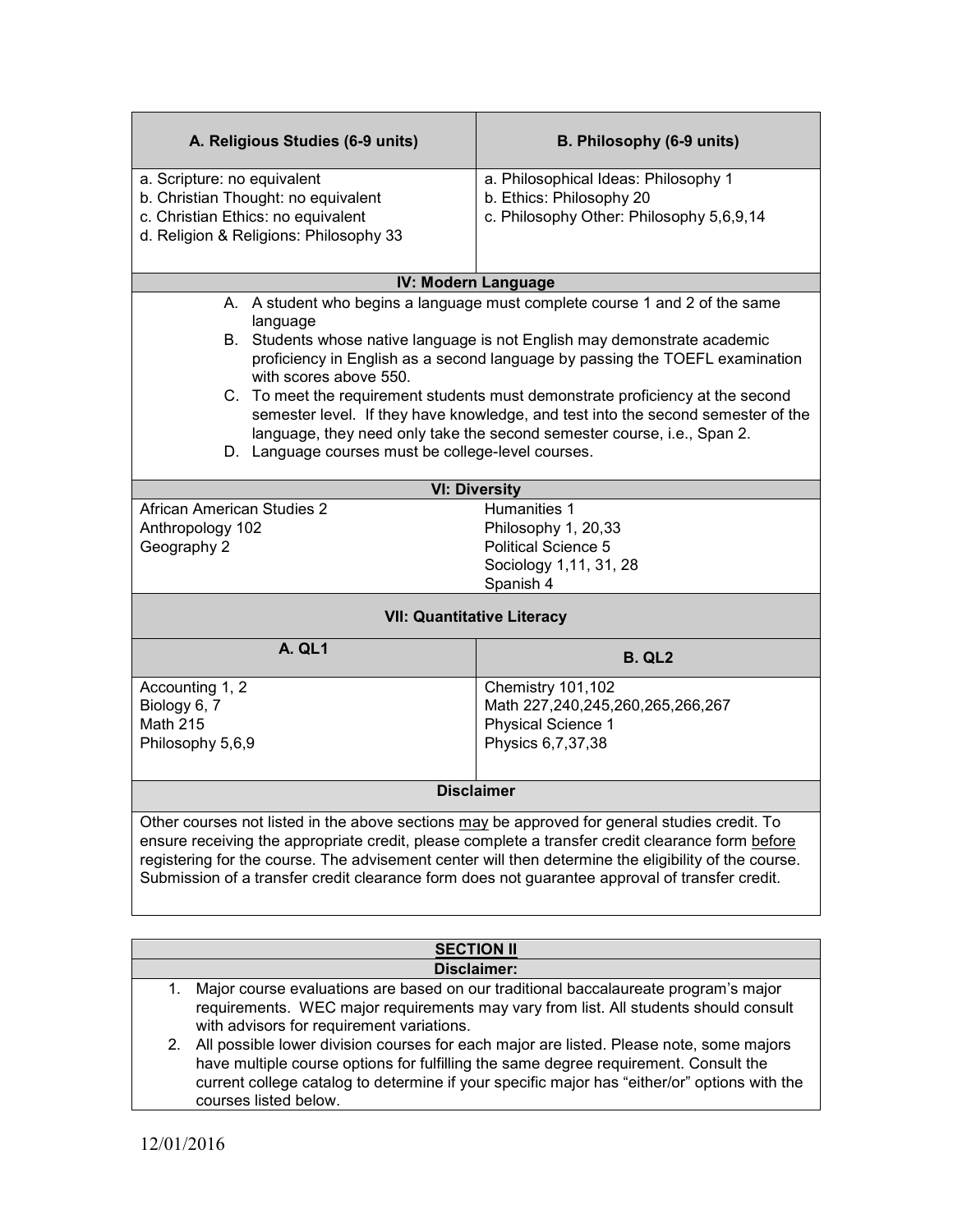|                      | <b>AMERICAN STUDIES</b>                      |                                                                                                |
|----------------------|----------------------------------------------|------------------------------------------------------------------------------------------------|
| <b>MSMU Course #</b> | <b>MSMU Course Title</b>                     | <b>LA Mission College Course</b>                                                               |
|                      |                                              | # (Please refer to LA Mission Catalog<br>for Course Title)                                     |
| <b>BUS4</b>          | <b>Business Foundations &amp;</b>            | <b>BUS1</b>                                                                                    |
|                      | Analysis                                     |                                                                                                |
| <b>BUS 5/POL 5</b>   | <b>Business Law I</b>                        | <b>BUS 5</b>                                                                                   |
| <b>BUS 92/PHI 92</b> | <b>Business Ethics</b>                       |                                                                                                |
| <b>ENG 20</b>        | <b>Great Works in American</b><br>Literature |                                                                                                |
| <b>ENG 26</b>        | Literature of the American<br>West           |                                                                                                |
| POL <sub>1</sub>     | American Government and<br>Institutions      | POL <sub>1</sub>                                                                               |
|                      | <b>APPLIED ETHICS</b>                        |                                                                                                |
| <b>MSMU Course #</b> | <b>MSMU Course Title</b>                     | <b>LA Mission College Course</b>                                                               |
|                      |                                              | # (Please refer to LA Mission Catalog                                                          |
|                      |                                              | for Course Title)                                                                              |
| PHI <sub>5</sub>     | Introduction to Logic                        | PHI <sub>6</sub>                                                                               |
| <b>PHI 10</b>        | <b>Critical Thinking</b>                     | PHI <sub>5</sub>                                                                               |
| <b>PHI 15</b>        | Introduction to Philosophy                   | PHIL <sub>1</sub>                                                                              |
| <b>PHI 16</b>        | Philosophy through Popular<br>Culture        |                                                                                                |
| <b>PHI 21</b>        | Moral Values and Ethical<br>Decisions        | <b>PHIL 20</b>                                                                                 |
| <b>PHI 24</b>        | Socrates, Plato, and Aristotle               |                                                                                                |
| <b>PHI 92</b>        | Introduction to Business Ethics              |                                                                                                |
|                      | <b>ART</b>                                   |                                                                                                |
| <b>MSMU Course #</b> | <b>MSMU Course Title</b>                     | <b>LA Mission College Course</b><br># (Please refer to LA Mission Catalog<br>for Course Title) |
| ART <sub>1</sub>     | Drawing I                                    | <b>ART 201</b>                                                                                 |
| ART <sub>2</sub>     | Design I                                     |                                                                                                |
| ART <sub>4</sub>     | Painting I                                   |                                                                                                |
| ART <sub>7</sub>     | Experiences in the Visual Arts               |                                                                                                |
| <b>ART 12</b>        | Ceramics I                                   |                                                                                                |
| <b>ART 15</b>        | <b>Computer Graphics</b>                     |                                                                                                |
| <b>ART 24</b>        | Wood                                         |                                                                                                |
|                      | <b>BIOCHEMISTRY</b>                          |                                                                                                |
| <b>MSMU Course #</b> | <b>MSMU Course Title</b>                     | <b>LA Mission College Course</b><br># (Please refer to LA Mission Catalog<br>for Course Title) |
| <b>BIO 1/L</b>       | <b>Biological Dynamics</b>                   |                                                                                                |
| <b>BIO 2/L</b>       | <b>Biological Dynamics</b>                   |                                                                                                |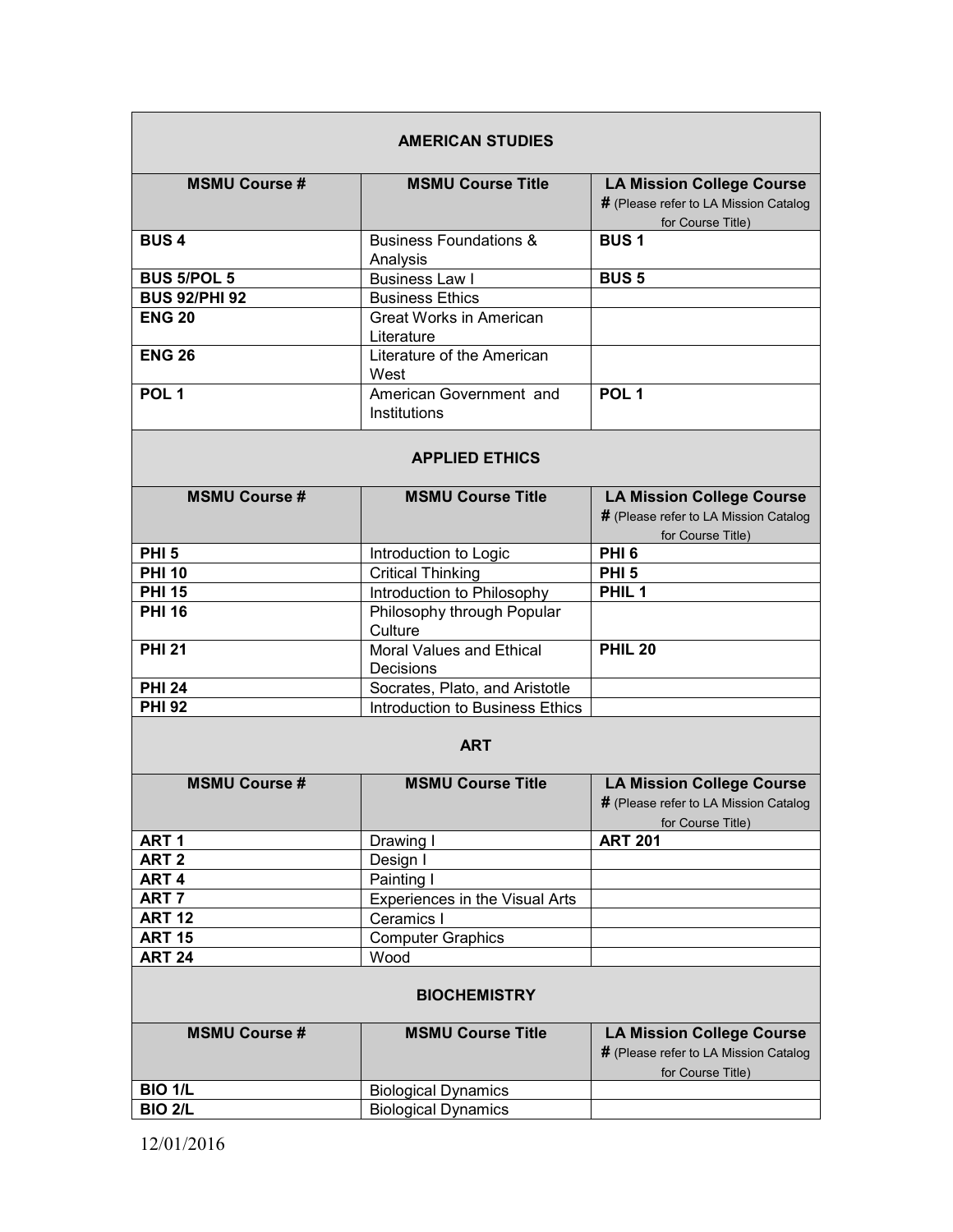| CHE 1A/L           | General Chemistry/Lab          | <b>CHEM 101</b> |
|--------------------|--------------------------------|-----------------|
| CHE 1B/L           | General Chemistry/Lab          | <b>CHEM 102</b> |
| CHE 6A/L           | Organic Chemistry/Lab          |                 |
| CHE 6B/L           | Organic Chemistry/Lab          |                 |
| CIS <sub>2</sub>   | Introduction to Programming    |                 |
| MTH <sub>5</sub> A | Calculus I                     | <b>MATH 265</b> |
| MTH <sub>5B</sub>  | Calculus II                    | <b>MATH 266</b> |
| <b>MTH 38</b>      | Elements of Probability and    | <b>MATH 227</b> |
|                    | <b>Statistics</b>              |                 |
| PHY <sub>1A</sub>  | <b>Introductory Physics IA</b> |                 |
| PHY 1B/L           | Introductory Physics IB/Lab    |                 |
| <b>PHY 11A</b>     | <b>Mechanics</b>               |                 |
| <b>PHY 11B</b>     | Electricity, Magnetism and     |                 |
|                    | Optics                         |                 |

### **BIOLOGICAL SCIENCES**

| <b>MSMU Course #</b> | <b>MSMU Course Title</b>         | <b>LA Mission College Course</b>      |
|----------------------|----------------------------------|---------------------------------------|
|                      |                                  | # (Please refer to LA Mission Catalog |
|                      |                                  | for Course Title)                     |
| <b>BIO 1/L</b>       | <b>Biological Dynamics/Lab</b>   |                                       |
| <b>BIO 2/L</b>       | <b>Biological Dynamics/Lab</b>   |                                       |
| <b>CHE 1A/D/L</b>    | General                          |                                       |
|                      | Chemistry/Discussion/Lab         |                                       |
| <b>CHE 1B/L</b>      | General Chemistry/Lab            | <b>CHEM 101</b>                       |
| <b>CHE 6A/L</b>      | Organic Chemistry/Lab            |                                       |
| CHE 6B/L             | Organic Chemistry/Lab            |                                       |
| <b>MTH 38</b>        | Elements of Probability and      | <b>MATH 227</b>                       |
|                      | <b>Statistics</b>                |                                       |
| <b>PSY 40</b>        | <b>Basic Statistical Methods</b> | <b>PSYCH 74</b>                       |
| <b>MTH 5A</b>        | Calculus I                       | <b>MATH 265</b>                       |
| MTH <sub>5B</sub>    | Calculus II                      | <b>MATH 266</b>                       |
| PHY 1A               | <b>Introductory Physics IA</b>   |                                       |
| PHY 1B/L             | Introductory Physics IB/Lab      |                                       |
| <b>BIO 50A/L</b>     | Human Anatomy/Lab                | <b>ANAT1</b>                          |
| <b>BIO 50B/L</b>     | Human Physiology/Lab             | PHYS <sub>1</sub>                     |

### **BUSINESS ADMINISTRATION**

| <b>MSMU Course #</b> | <b>MSMU Course Title</b>        | <b>LA Mission College Course</b>      |
|----------------------|---------------------------------|---------------------------------------|
|                      |                                 | # (Please refer to LA Mission Catalog |
|                      |                                 | for Course Title)                     |
| <b>BUS4</b>          | <b>Business Foundations and</b> | <b>BUS1</b>                           |
|                      | Analysis                        |                                       |
| <b>BUS 5</b>         | <b>Business Law I</b>           | <b>BUS 5</b>                          |
| <b>BUS 15A</b>       | <b>Accounting Principles I</b>  | <b>ACCTG1</b>                         |
| <b>BUS 15B</b>       | <b>Accounting Principles II</b> | <b>ACCTG 2</b>                        |
| <b>BUS 16A</b>       | <b>Accounting Principles I</b>  | <b>ACCTG1</b>                         |
| <b>BUS 16B</b>       | <b>Accounting Principles II</b> | <b>ACCTG 2</b>                        |
| <b>BUS 21</b>        | The Essentials of Business      |                                       |
|                      | Writing and Presentation        |                                       |
| <b>BUS 92/PHI 92</b> | <b>Business Ethics</b>          |                                       |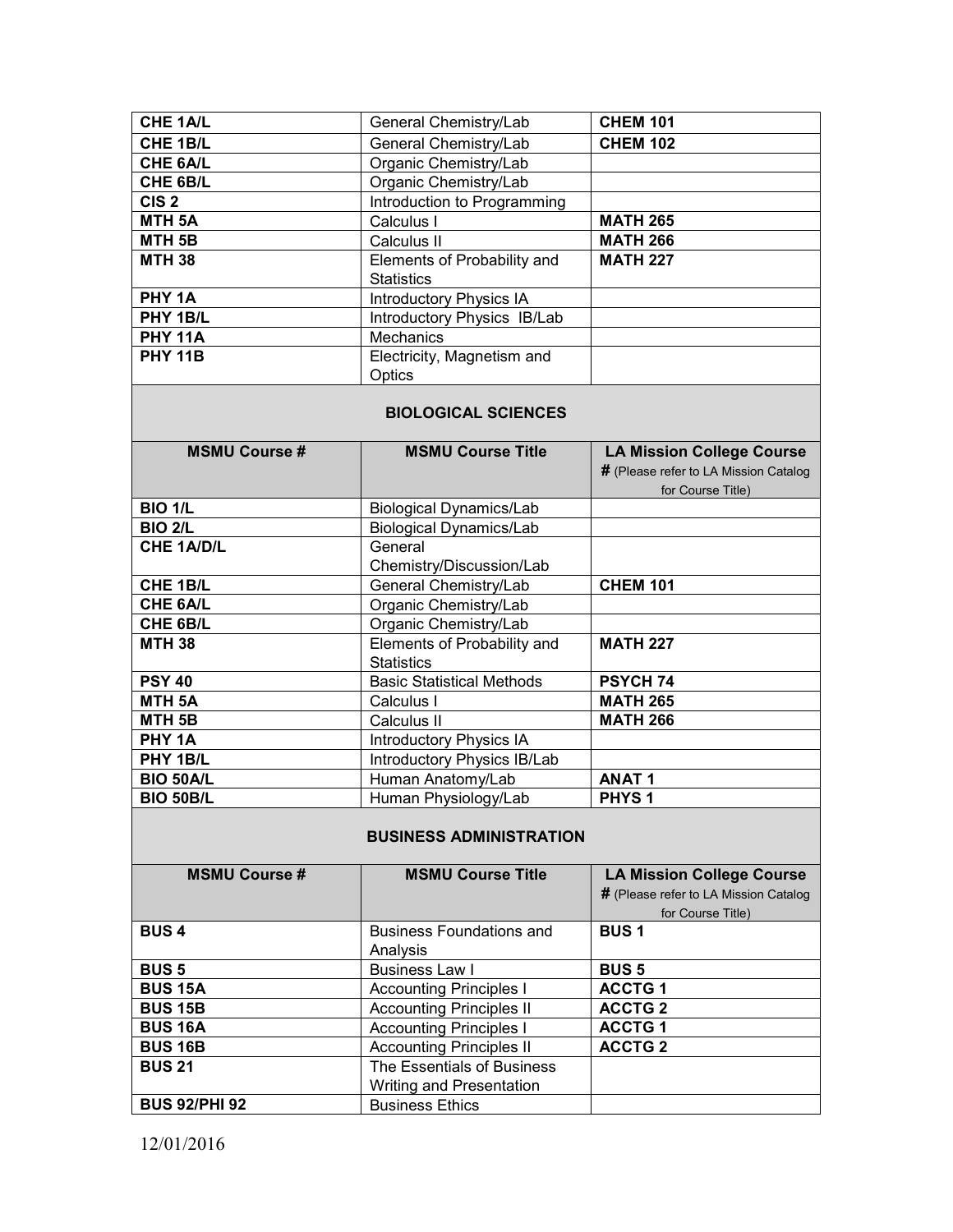| ECO <sub>1</sub>         | Microeconomics                                                              | <b>ECON1</b>                                                                                   |  |  |  |
|--------------------------|-----------------------------------------------------------------------------|------------------------------------------------------------------------------------------------|--|--|--|
| ECO <sub>2</sub>         | Macroeconomics                                                              | ECO <sub>2</sub>                                                                               |  |  |  |
| <b>MTH 28</b>            | Mathematical Analysis for<br><b>Business</b>                                |                                                                                                |  |  |  |
| <b>MTH 38</b>            | Elements of Probability and<br><b>Statistics</b>                            | <b>MATH 227</b>                                                                                |  |  |  |
| <b>SPE 10</b>            | Introduction to Communication                                               | <b>COMM 101</b>                                                                                |  |  |  |
| <b>CHEMISTRY</b>         |                                                                             |                                                                                                |  |  |  |
| <b>MSMU Course #</b>     | <b>MSMU Course Title</b>                                                    | <b>LA Mission College Course</b>                                                               |  |  |  |
|                          |                                                                             | # (Please refer to LA Mission Catalog<br>for Course Title)                                     |  |  |  |
| <b>CHE 1A/D/L</b>        | General                                                                     | <b>CHEM 101</b>                                                                                |  |  |  |
|                          | Chemistry/Discussion/Lab                                                    |                                                                                                |  |  |  |
| CHE 1B/L                 | General Chemistry/Lab                                                       | <b>CHEM 102</b>                                                                                |  |  |  |
| <b>CHE 6A/L</b>          | Organic Chemistry/Lab                                                       |                                                                                                |  |  |  |
| CHE 6B/L                 | Organic Chemistry/Lab                                                       |                                                                                                |  |  |  |
| CIS <sub>2</sub>         | Introduction to Programming                                                 |                                                                                                |  |  |  |
| <b>MTH 5A</b>            | Calculus I                                                                  | <b>MATH 265</b>                                                                                |  |  |  |
| MTH <sub>5B</sub>        | Calculus II                                                                 | <b>MATH 266</b>                                                                                |  |  |  |
| MTH <sub>5C</sub>        | Calculus III                                                                | <b>MATH 267</b>                                                                                |  |  |  |
| PHY <sub>1A</sub>        | Introductory Physics IA                                                     |                                                                                                |  |  |  |
| PHY 1B/L                 | Introductory Physics IB/Lab                                                 |                                                                                                |  |  |  |
| <b>PHY 11A</b>           | Mechanics                                                                   |                                                                                                |  |  |  |
| <b>PHY 11B</b>           | Electricity, Magnetism, and                                                 |                                                                                                |  |  |  |
|                          | Optics                                                                      |                                                                                                |  |  |  |
| <b>CHILD DEVELOPMENT</b> |                                                                             |                                                                                                |  |  |  |
| <b>MSMU Course#</b>      | <b>MSMU Course Title</b>                                                    | <b>LA Mission College Course</b><br># (Please refer to LA Mission Catalog<br>for Course Title) |  |  |  |
| <b>BIO 10</b>            | <b>Health Science</b>                                                       |                                                                                                |  |  |  |
| <b>EDU 32</b>            | Early Childhood Education:<br><b>Observation and Curriculum</b><br>Planning |                                                                                                |  |  |  |
| <b>EDU 33</b>            | The Visual & Performing Arts<br>for the Young Child                         |                                                                                                |  |  |  |
| <b>EDU 37</b>            | Infant/Toddler Development<br>and Care                                      |                                                                                                |  |  |  |
| PSY <sub>1</sub>         | Introduction to Psychology                                                  | <b>PSYCH1</b>                                                                                  |  |  |  |
| <b>PSY 12</b>            | Child/Human Development                                                     | <b>PSYCH 40</b>                                                                                |  |  |  |
| SOC <sub>6</sub>         | The Family, Child and<br>Community                                          | <b>SOC 28</b>                                                                                  |  |  |  |
| <b>CRIMINOLOGY</b>       |                                                                             |                                                                                                |  |  |  |
| <b>MSMU Course#</b>      | <b>MSMU Course Title</b>                                                    | <b>LA Mission College Course</b><br># (Please refer to LA Mission Catalog                      |  |  |  |
|                          | Introduction to Sociology                                                   | for Course Title)<br>SOC <sub>1</sub>                                                          |  |  |  |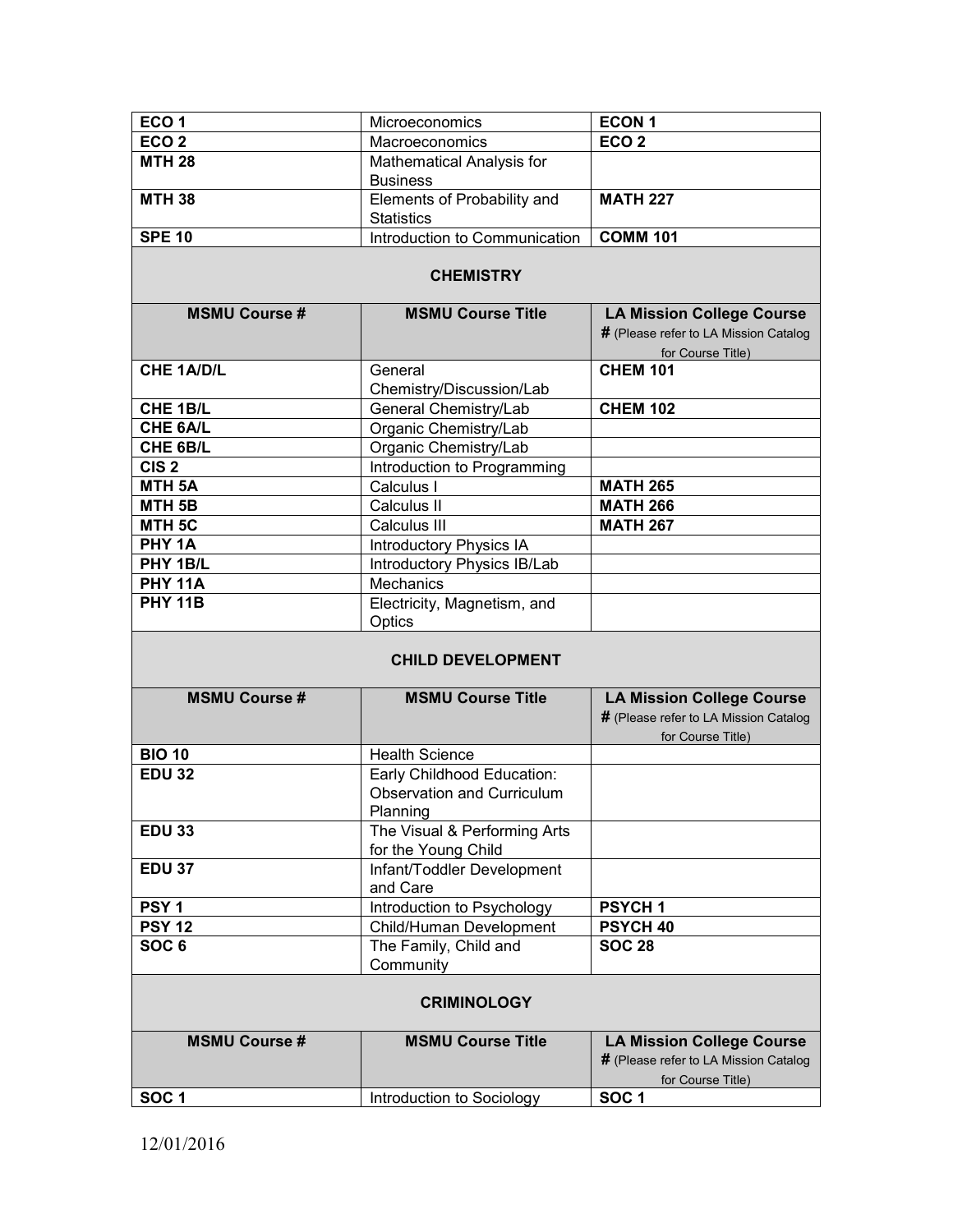| <b>ENGLISH</b>         |                                                                             |                                                                                                |  |  |
|------------------------|-----------------------------------------------------------------------------|------------------------------------------------------------------------------------------------|--|--|
| <b>MSMU Course#</b>    | <b>MSMU Course Title</b>                                                    | <b>LA Mission College Course</b><br># (Please refer to LA Mission Catalog<br>for Course Title) |  |  |
| <b>ENG1A</b>           | Freshman English                                                            | <b>ENG 101</b>                                                                                 |  |  |
| <b>ENG1B</b>           | Freshman English                                                            | <b>ENG 102</b>                                                                                 |  |  |
| <b>ENG 5H</b>          | Freshman Honors English                                                     |                                                                                                |  |  |
| <b>ENG 18</b>          | <b>Great Works in World</b><br>Literature                                   |                                                                                                |  |  |
| <b>ENG 28</b>          | Contemporary Issues in World<br>Literature                                  |                                                                                                |  |  |
| <b>ENG 70</b>          | Western Literary Heritage                                                   |                                                                                                |  |  |
| <b>ENG 73</b>          | Shakespeare                                                                 |                                                                                                |  |  |
| HIS <sub>1</sub> A     | <b>Western Civilization</b>                                                 | <b>HIST 1A</b>                                                                                 |  |  |
| HIS <sub>1B</sub>      | <b>Western Civilization</b>                                                 | HIST <sub>2</sub>                                                                              |  |  |
|                        | FILM, MEDIA AND SOCIAL JUSTICE                                              |                                                                                                |  |  |
| <b>MSMU Course #</b>   | <b>MSMU Course Title</b>                                                    | <b>LA Mission College Course</b><br># (Please refer to LA Mission Catalog<br>for Course Title) |  |  |
| <b>BUS 15A</b>         | <b>Accounting Principles I</b>                                              | <b>ACCTG1</b>                                                                                  |  |  |
| SOC <sub>1</sub>       | Introduction to Sociology                                                   | SOC <sub>1</sub>                                                                               |  |  |
| <b>MUS3</b>            | <b>Discovering Music</b>                                                    | <b>MUS 101</b>                                                                                 |  |  |
|                        | Fundamentals                                                                |                                                                                                |  |  |
| <b>MUS 13</b>          | <b>Applied Music:</b><br>Instrumental/Vocal for Non-<br><b>Music Majors</b> |                                                                                                |  |  |
|                        |                                                                             |                                                                                                |  |  |
|                        | <b>FRENCH AND FRANCOPHONE STUDIES</b>                                       |                                                                                                |  |  |
| <b>MSMU Course#</b>    | <b>MSMU Course Title</b>                                                    | <b>LA Mission College Course</b><br># (Please refer to LA Mission Catalog<br>for Course Title) |  |  |
| FRE <sub>1</sub>       | Elementary French I                                                         | FRENCH 101                                                                                     |  |  |
| FRE <sub>2</sub>       | <b>Elementary French II</b>                                                 | FRENCH 102                                                                                     |  |  |
| FRE <sub>3</sub>       | Intermediate French III                                                     |                                                                                                |  |  |
| FRE <sub>4</sub>       | Intermediate French IV                                                      |                                                                                                |  |  |
| <b>GERONTOLOGY</b>     |                                                                             |                                                                                                |  |  |
| <b>MSMU Course #</b>   | <b>MSMU Course Title</b>                                                    | <b>LA Mission College Course</b><br># (Please refer to LA Mission Catalog<br>for Course Title) |  |  |
| <b>BIO 50A</b>         | Human Anatomy                                                               | <b>ANAT1</b>                                                                                   |  |  |
| <b>SOC 13</b>          | Anatomy for Social Services                                                 |                                                                                                |  |  |
| <b>GLOBAL POLITICS</b> |                                                                             |                                                                                                |  |  |
| <b>MSMU Course #</b>   | <b>MSMU Course Title</b>                                                    | <b>LA Mission College Course</b>                                                               |  |  |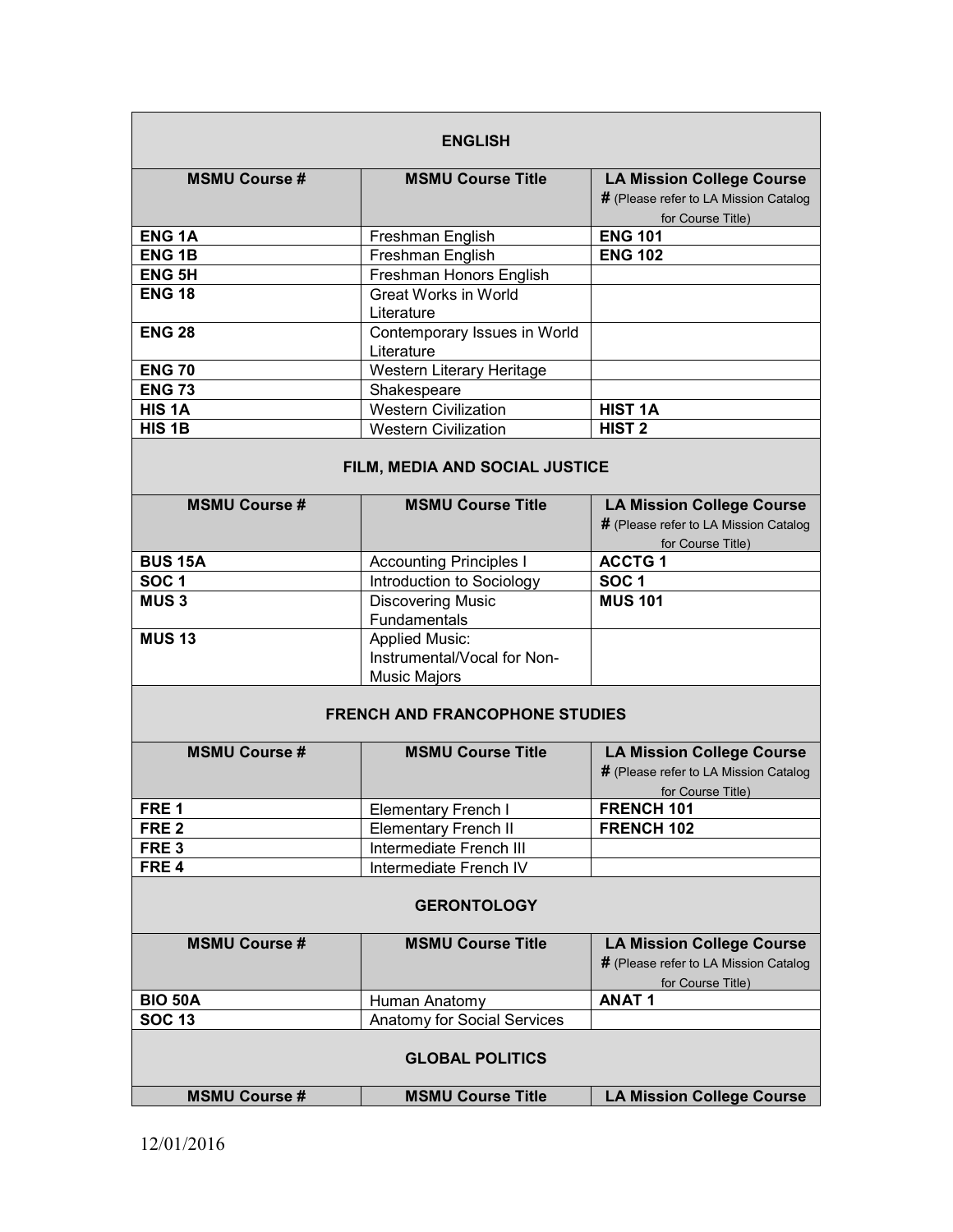|                      |                                           | # (Please refer to LA Mission Catalog                                                          |  |  |
|----------------------|-------------------------------------------|------------------------------------------------------------------------------------------------|--|--|
|                      |                                           | for Course Title)                                                                              |  |  |
| ECO <sub>2</sub>     | Macroeconomics                            | <b>ECON 2</b>                                                                                  |  |  |
| <b>HIST 25</b>       | <b>Cultural and Historical</b>            | GEOG <sub>2</sub>                                                                              |  |  |
|                      | Geography                                 |                                                                                                |  |  |
| POL <sub>2</sub>     | Introduction to World Politics            | <b>POLSCI2</b>                                                                                 |  |  |
| <b>RST 23</b>        | Spiritual Journeys of Women               |                                                                                                |  |  |
|                      | <b>HEALTHCARE POLICY</b>                  |                                                                                                |  |  |
| <b>MSMU Course #</b> | <b>MSMU Course Title</b>                  | <b>LA Mission College Course</b>                                                               |  |  |
|                      |                                           | # (Please refer to LA Mission Catalog                                                          |  |  |
|                      |                                           | for Course Title)                                                                              |  |  |
| <b>BIO 10</b>        | <b>Health Science</b>                     |                                                                                                |  |  |
| POL <sub>1</sub>     | American Government and                   | POL <sub>1</sub>                                                                               |  |  |
|                      | Institutions                              |                                                                                                |  |  |
| POL <sub>2</sub>     | Introduction to World Politics            | <b>POLSCI2</b>                                                                                 |  |  |
| PSY <sub>1</sub>     | Introduction to Psychology                | PSYC <sub>1</sub>                                                                              |  |  |
|                      |                                           |                                                                                                |  |  |
|                      | <b>HISTORY</b>                            |                                                                                                |  |  |
| <b>MSMU Course#</b>  | <b>MSMU Course Title</b>                  | <b>LA Mission College Course</b>                                                               |  |  |
|                      |                                           | # (Please refer to LA Mission Catalog                                                          |  |  |
|                      |                                           | for Course Title)                                                                              |  |  |
| HIS <sub>1</sub> A   | <b>Western Civilization</b>               | HIST <sub>1</sub>                                                                              |  |  |
| HIS <sub>1B</sub>    | <b>Western Civilization</b>               | HIST <sub>2</sub>                                                                              |  |  |
| HIS <sub>3</sub>     | <b>World History</b>                      |                                                                                                |  |  |
| <b>MATHEMATICS</b>   |                                           |                                                                                                |  |  |
| <b>MSMU Course #</b> | <b>MSMU Course Title</b>                  | <b>LA Mission College Course</b>                                                               |  |  |
|                      |                                           | # (Please refer to LA Mission Catalog<br>for Course Title)                                     |  |  |
| CIS <sub>2</sub>     |                                           |                                                                                                |  |  |
| MTH <sub>5A</sub>    | Introduction to Programming<br>Calculus I | <b>MATH 165</b>                                                                                |  |  |
| MTH <sub>5B</sub>    | Calculus II                               | <b>MATH 266</b>                                                                                |  |  |
| MTH 5C               | <b>Calculus III</b>                       | <b>MATH 266</b>                                                                                |  |  |
| MTH <sub>8</sub>     | Transition to Higher Math                 |                                                                                                |  |  |
| PHY 1BL              |                                           |                                                                                                |  |  |
|                      | <b>Introductory Physics</b>               |                                                                                                |  |  |
| <b>PHY 11A</b>       | Laboratory<br>Mechanics                   |                                                                                                |  |  |
| <b>PHY 11B</b>       |                                           |                                                                                                |  |  |
|                      | Electricity, Magnetism, and               |                                                                                                |  |  |
|                      | Optics<br><b>MUSIC</b>                    |                                                                                                |  |  |
| <b>MSMU Course #</b> | <b>MSMU Course Title</b>                  | <b>LA Mission College Course</b><br># (Please refer to LA Mission Catalog<br>for Course Title) |  |  |
| <b>MUS 1AB</b>       | Musicianship I                            |                                                                                                |  |  |
| <b>MUS 1CD</b>       | Musicianship I                            |                                                                                                |  |  |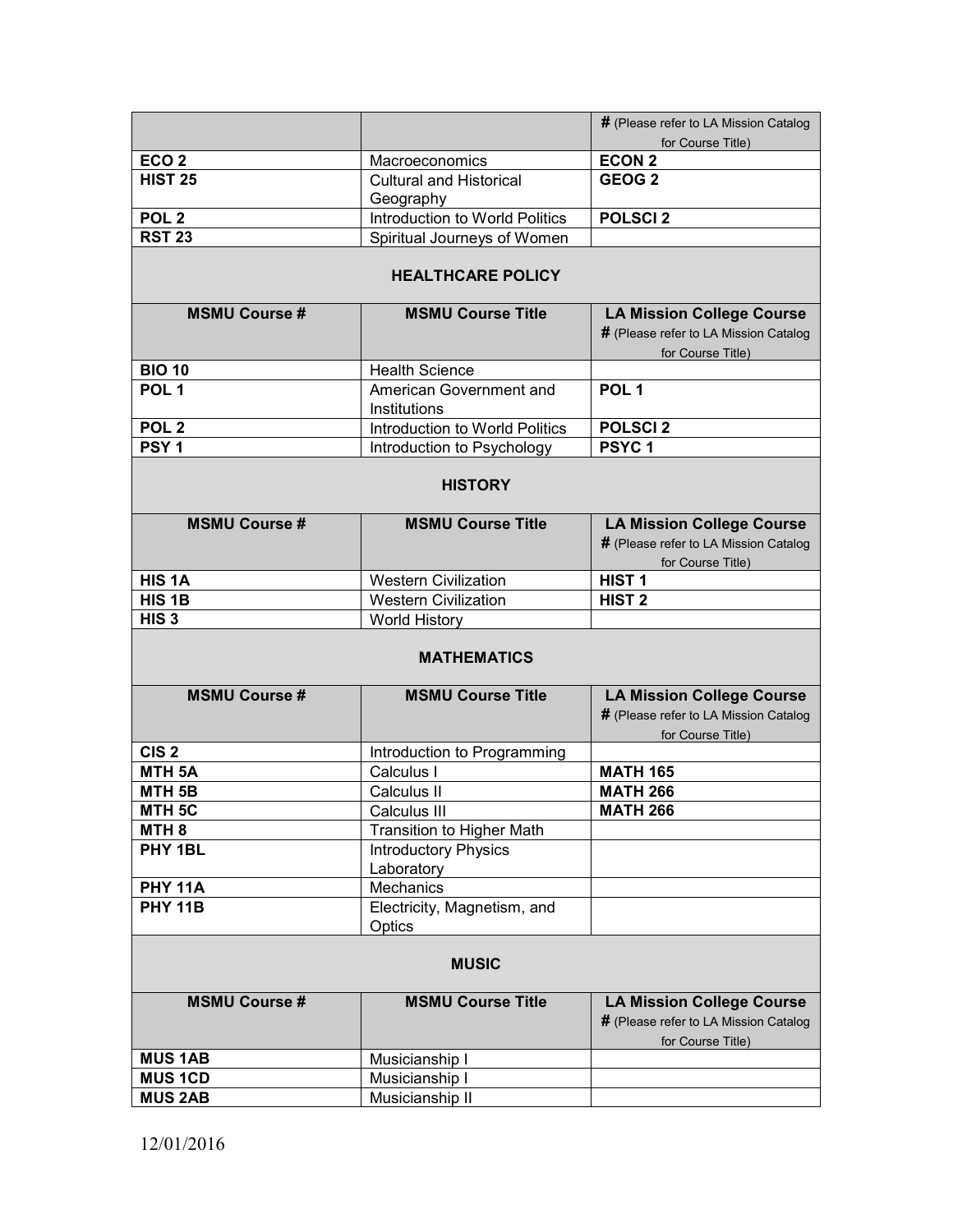| <b>MUS 6</b>   | Varieties of Music                                                              |  |
|----------------|---------------------------------------------------------------------------------|--|
| <b>MUS 11</b>  | <b>Functional Keyboard Skills</b>                                               |  |
| <b>MUS 15</b>  | <b>Applied Music</b>                                                            |  |
| <b>MUS 16</b>  | <b>Music of World Cultures</b>                                                  |  |
| <b>MUS 17</b>  | Women in Music                                                                  |  |
| <b>MUS 24A</b> | Surveys of the History and<br><b>Literature of Music</b>                        |  |
| <b>MUS 24B</b> | Surveys of the History and<br>Literature of Music                               |  |
| <b>MUS 24C</b> | Surveys of the History and<br>Literature of Music                               |  |
| <b>MUS 25</b>  | <b>Music Masterpieces</b>                                                       |  |
| <b>MUS 26</b>  | <b>Brass &amp; Percussion</b><br>Instruments: Introductory<br><b>Techniques</b> |  |
| <b>MUS 27</b>  | <b>Woodwind Instruments:</b><br><b>Introductory Techniques</b>                  |  |
| <b>MUS 29</b>  | <b>String Instruments:</b><br><b>Introductory Techniques</b>                    |  |
| <b>MUS 42</b>  | American Musical Theatre                                                        |  |

# **NURSING**  *FRESHMAN YEAR (Prerequisite courses)*

| <b>MSMU Course #</b> | <b>MSMU Course Title</b>        | <b>LA Mission College Course</b>      |
|----------------------|---------------------------------|---------------------------------------|
|                      |                                 | # (Please refer to LA Mission Catalog |
|                      |                                 | for Course Title)                     |
| <b>BIO 3/L</b>       | General Microbiology/Lab        | <b>MICRO 20</b>                       |
| <b>BIO 50A/L</b>     | Human Anatomy/Lab               | <b>ANAT1</b>                          |
| <b>BIO 50B/L</b>     | Human Physiology/Lab            | <b>PHYS1</b>                          |
| <b>ENG1A</b>         | Freshman English                | <b>ENG 101</b>                        |
| <b>ENG 1B</b>        | Freshman English                | <b>ENG 102</b>                        |
| CHE <sub>3</sub>     | <b>Foundations of Chemistry</b> | CHEM <sub>51</sub>                    |
| PHS <sub>1</sub>     | <b>Scientific Concepts</b>      | <b>PHYSSC1</b>                        |
| PSY <sub>1</sub>     | Introduction to Psychology      | <b>PSYCH1</b>                         |
| <b>PSY 12</b>        | Child/Human Development         | PSYCH <sub>41</sub>                   |
| <b>SOC1</b>          | Introduction to Sociology       | <b>SOC1</b>                           |
| <b>SPE 10</b>        | Introduction to Communication   | <b>COMM 101</b>                       |

# **PHILOSOPHY**

| <b>MSMU Course #</b> | <b>MSMU Course Title</b>        | <b>LA Mission College Course</b>      |
|----------------------|---------------------------------|---------------------------------------|
|                      |                                 | # (Please refer to LA Mission Catalog |
|                      |                                 | for Course Title)                     |
| <b>PHI 5</b>         | Introduction to Logic           | PHIL <sub>6</sub>                     |
| <b>PHI 10</b>        | <b>Critical Thinking</b>        | PHIL <sub>5</sub>                     |
| <b>PHI 15</b>        | Introduction to Philosophy      | PHIL <sub>1</sub>                     |
| <b>PHI 16</b>        | Philosophy Through Popular      |                                       |
|                      | Culture                         |                                       |
| <b>PHI 21</b>        | Moral Values and Ethical        | <b>PHIL 20</b>                        |
|                      | <b>Decisions</b>                |                                       |
| <b>PHI 92</b>        | Introduction to Business Ethics |                                       |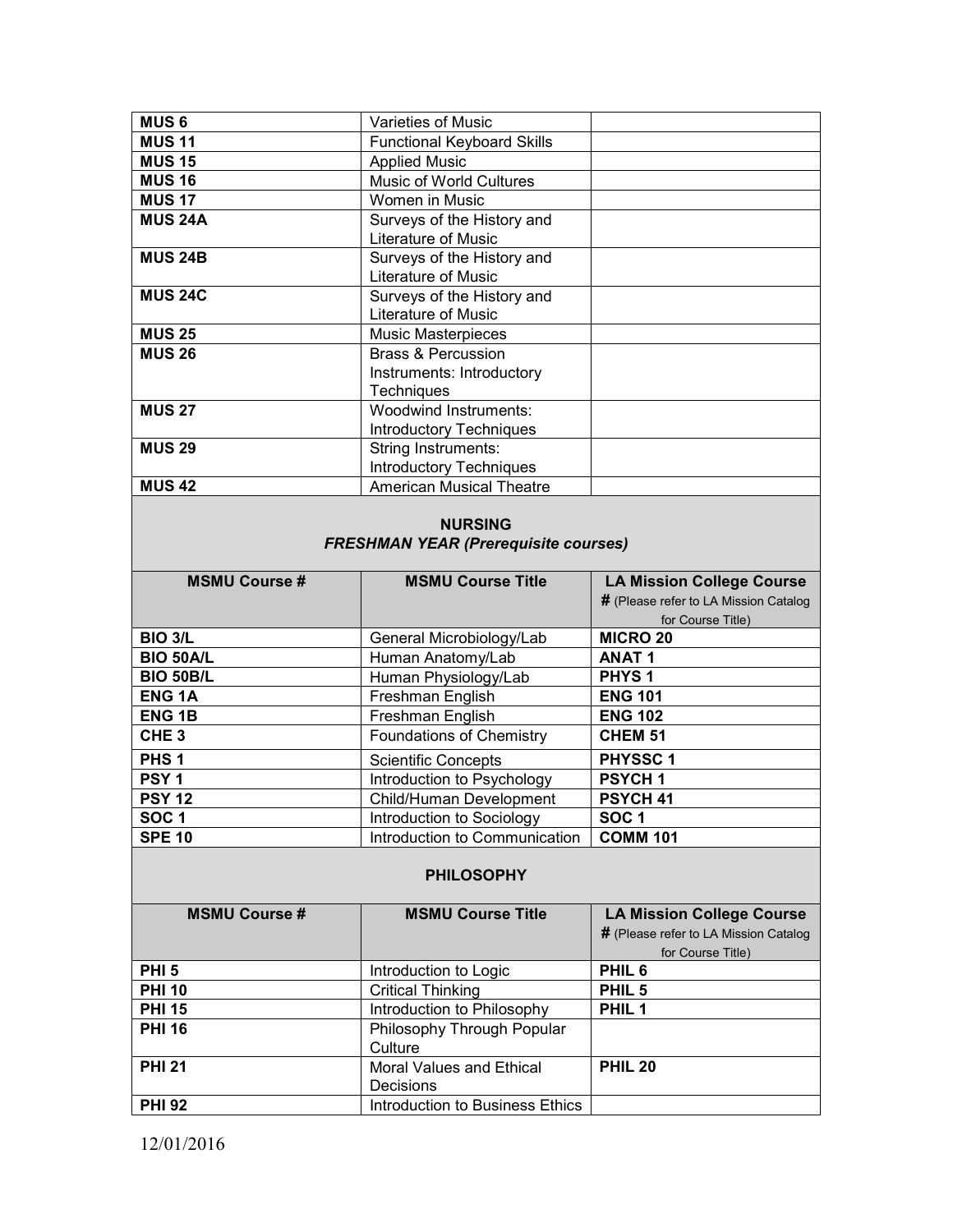| <b>POLITICAL SCIENCE</b> |                                                   |                                                                                                |
|--------------------------|---------------------------------------------------|------------------------------------------------------------------------------------------------|
| <b>MSMU Course#</b>      | <b>MSMU Course Title</b>                          | <b>LA Mission College Course</b><br># (Please refer to LA Mission Catalog<br>for Course Title) |
| ECO <sub>2</sub>         | Macroeconomics                                    | <b>ECON 2</b>                                                                                  |
| POL <sub>1</sub>         | American Government and<br>Institutions           | POL <sub>1</sub>                                                                               |
| POL <sub>2</sub>         | Introduction to World Politics                    | POL <sub>2</sub>                                                                               |
| <b>PSYCHOLOGY</b>        |                                                   |                                                                                                |
| <b>MSMU Course#</b>      | <b>MSMU Course Title</b>                          | <b>LA Mission College Course</b><br># (Please refer to LA Mission Catalog<br>for Course Title) |
| PSY <sub>1</sub>         | Introduction to Psychology                        | PSY <sub>1</sub>                                                                               |
| <b>PSY 12</b>            | Child/Human Development                           | <b>PSY 41</b>                                                                                  |
| <b>PSY 40</b>            | <b>Basic Statistical Methods</b>                  | <b>PSYCH 74</b>                                                                                |
| <b>PSY 52/L</b>          | Biological Psychology/Lab                         | <b>PSYCH</b>                                                                                   |
| <b>RELIGIOUS STUDIES</b> |                                                   |                                                                                                |
| <b>MSMU Course#</b>      | <b>MSMU Course Title</b>                          | <b>LA Mission College Course</b><br># (Please refer to LA Mission Catalog<br>for Course Title) |
| <b>RST 11</b>            | Introduction to Hebrew<br><b>Scriptures</b>       |                                                                                                |
| <b>RST 15</b>            | Introduction to New Testament                     |                                                                                                |
| <b>RST 21</b>            | Contemporary Catholicism                          |                                                                                                |
| <b>RST 23</b>            | Spiritual Journeys of Women                       |                                                                                                |
| <b>RST 25</b>            | Theology of Marriage and<br>Family                |                                                                                                |
| <b>RST 41</b>            | Introduction to Christian Ethics                  |                                                                                                |
| <b>RST 45</b>            | Contemporary Issues in<br><b>Christian Ethics</b> |                                                                                                |
| <b>RST 49</b>            | Biomedical Issues in Christian<br><b>Ethics</b>   |                                                                                                |
| <b>RST 61</b>            | <b>World Religions</b>                            | <b>PHIL 33</b>                                                                                 |
| <b>RST 70</b>            | Faith and Human<br>Development                    |                                                                                                |
| <b>RST 78</b>            | Death and Afterlife                               |                                                                                                |
| <b>SOCIAL WORK</b>       |                                                   |                                                                                                |
| <b>MSMU Course #</b>     | <b>MSMU Course Title</b>                          | <b>LA Mission College Course</b><br># (Please refer to LA Mission Catalog<br>for Course Title) |
| <b>MTH 38</b>            | Elements of Probability and<br><b>Statistics</b>  | <b>MATH 227</b>                                                                                |
| <b>PSY 40</b>            | <b>Basic Statistical Methods</b>                  |                                                                                                |
| SOC <sub>1</sub>         | Introduction to Sociology                         | SOC <sub>1</sub>                                                                               |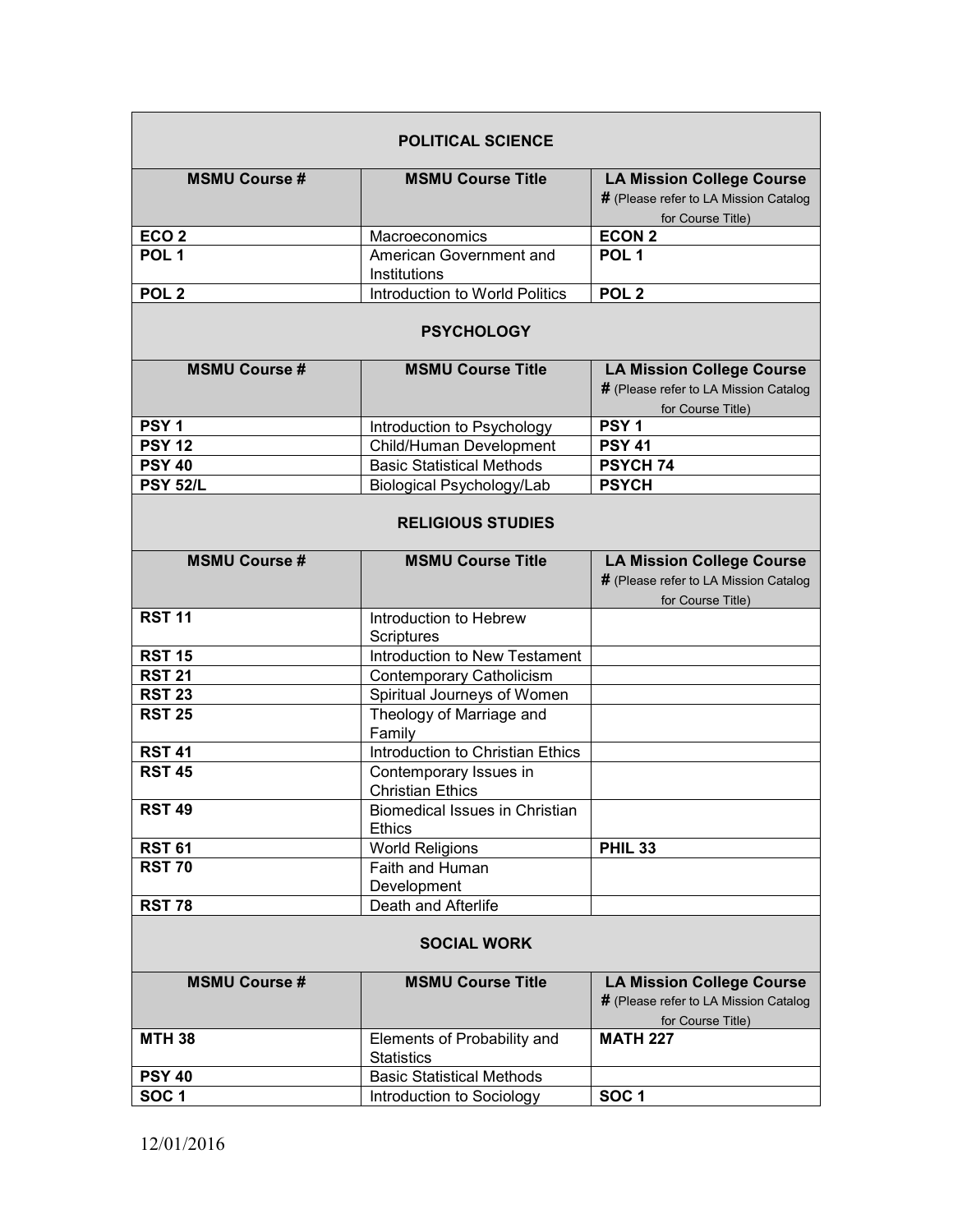| SOC <sub>6</sub>                      | The Family, Child and                                                       | <b>SOC 28</b>                                                                                  |
|---------------------------------------|-----------------------------------------------------------------------------|------------------------------------------------------------------------------------------------|
|                                       | Community                                                                   |                                                                                                |
| SOC <sub>7</sub>                      | Introduction to Human<br><b>Services</b>                                    |                                                                                                |
| <b>SOC 10</b>                         | Deviance and Youth                                                          |                                                                                                |
| <b>SOC 13</b>                         | <b>Anatomy for Social Services</b>                                          |                                                                                                |
| <b>SOC 38</b>                         | <b>Statistics for Social Science</b>                                        |                                                                                                |
| <b>SOC 94</b>                         | Topics in Aging                                                             |                                                                                                |
|                                       |                                                                             |                                                                                                |
| <b>SOCIOLOGY</b>                      |                                                                             |                                                                                                |
| <b>MSMU Course #</b>                  | <b>MSMU Course Title</b>                                                    | <b>LA Mission College Course</b><br># (Please refer to LA Mission Catalog<br>for Course Title) |
| <b>SOC1</b>                           | Introduction to Sociology                                                   | <b>SOC1</b>                                                                                    |
| SOC <sub>6</sub>                      | The Family, Child, and<br>Community                                         | <b>SOC 28</b>                                                                                  |
| SOC <sub>7</sub>                      | Introduction to Human<br><b>Services</b>                                    |                                                                                                |
| <b>SOC 10</b>                         | Deviance and Youth                                                          |                                                                                                |
| <b>SOC 13</b>                         | Anatomy for Social Services                                                 |                                                                                                |
| <b>SOC 49</b>                         | Multicultural Issues in                                                     |                                                                                                |
|                                       | Healthcare                                                                  |                                                                                                |
| <b>SOC 94</b>                         | Topics in Aging                                                             |                                                                                                |
| <b>SPANISH/LATIN AMERICAN STUDIES</b> |                                                                             |                                                                                                |
|                                       |                                                                             |                                                                                                |
| <b>MSMU Course #</b>                  | <b>MSMU Course Title</b>                                                    | <b>LA Mission College Course</b><br># (Please refer to LA Mission Catalog<br>for Course Title) |
| SPA <sub>1</sub>                      | Elementary Spanish I                                                        | SPA <sub>1</sub>                                                                               |
| SPA <sub>2</sub>                      | <b>Elementary Spanish II</b>                                                | SPA <sub>2</sub>                                                                               |
| SPA <sub>3</sub>                      | Intermediate Spanish III                                                    | SPA <sub>3</sub>                                                                               |
| SPA <sub>4</sub>                      | Intermediate Spanish IV                                                     | SPA <sub>4</sub>                                                                               |
| <b>SPA 44</b>                         | Spanish-speaking Civilizations                                              |                                                                                                |
|                                       | and Cultures in the Americas                                                |                                                                                                |
|                                       | and Spain                                                                   |                                                                                                |
|                                       | <b>MUSIC SCORING FOR MEDIA MINOR</b>                                        |                                                                                                |
| <b>MSMU Course #</b>                  | <b>MSMU Course Title</b>                                                    | <b>LA Mission College Course</b><br># (Please refer to LA Mission Catalog<br>for Course Title) |
| <b>MUS3</b>                           | <b>Discovering Music</b><br>Fundamentals                                    |                                                                                                |
| <b>MUS 13</b>                         | <b>Applied Music:</b><br>Instrumental/Vocal for Non-<br><b>Music Majors</b> |                                                                                                |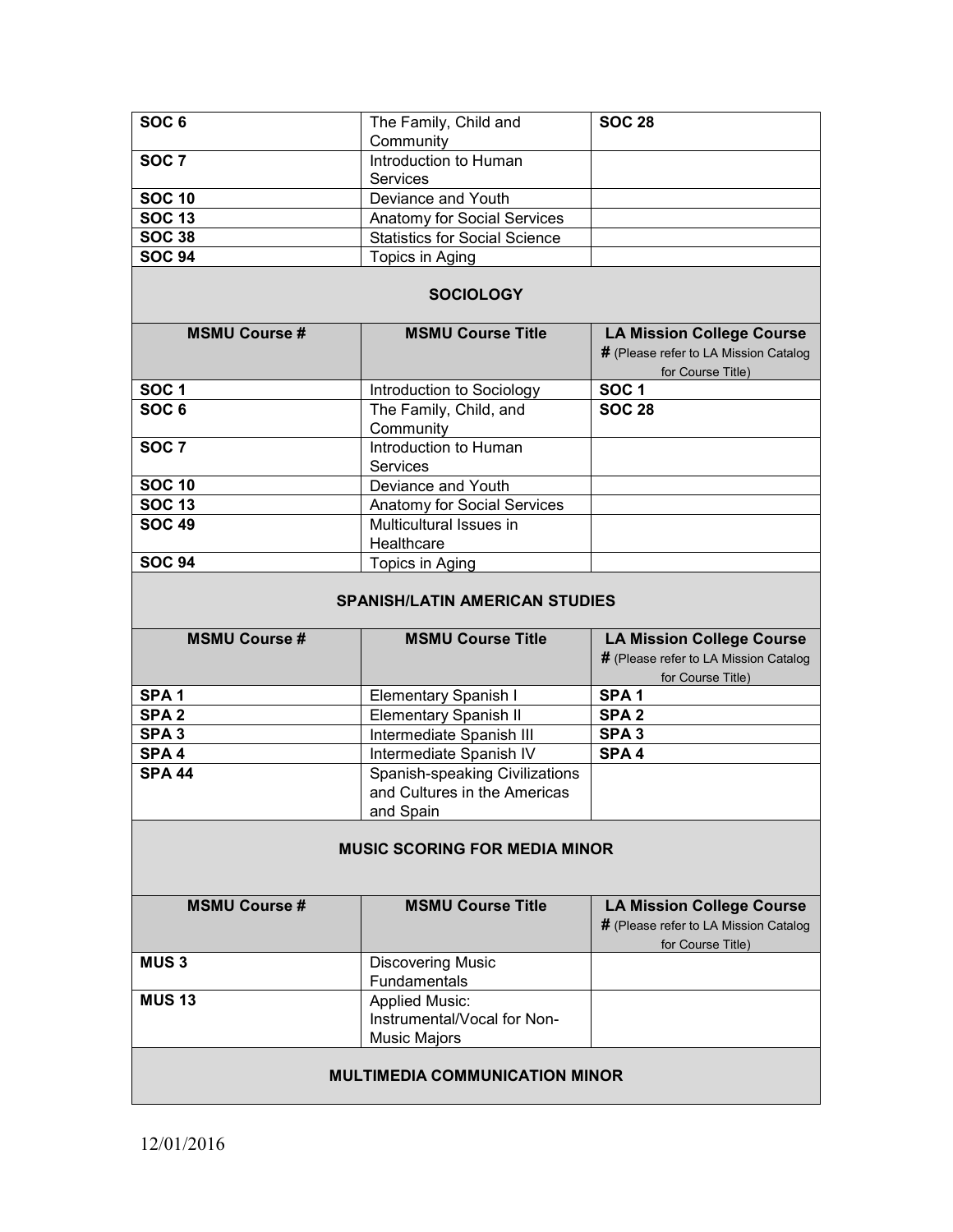| <b>MSMU Course #</b> | <b>MSMU Course Title</b>   | <b>LA Mission College Course</b>      |
|----------------------|----------------------------|---------------------------------------|
|                      |                            | # (Please refer to LA Mission Catalog |
|                      |                            | for Course Title)                     |
| <b>ART 15</b>        | <b>Computer Graphics</b>   |                                       |
| <b>SOC 30</b>        | <b>Human Communication</b> |                                       |

## **SECTION III**

### **LIBERAL STUDIES**

Students planning to major in Liberal Studies at Mount Saint Mary's University may take the following courses at Los Angeles Mission College to meet selected subject matter content requirements.

No community college coursework counts as upper division units at MSMU. Students who transfer a lower division course toward an upper division requirement must still complete a total of 45 upper division units at MSMU.

### **\*One additional Course in Philosophy or Religious Studies to equal 15 units in Philosophy & Religious Studies that meets MSMU Articulation Agreement**

| <b>MSMU Course #</b>                                         | <b>MSMU Course Title</b>                              | <b>LA Mission College Course</b><br># (Please refer to LA Mission Catalog<br>for Course Title) |
|--------------------------------------------------------------|-------------------------------------------------------|------------------------------------------------------------------------------------------------|
| <b>MSMC</b>                                                  | <b>Course Title</b>                                   | LAMC                                                                                           |
| <b>ENG 1A or 1B</b>                                          | Freshman English                                      | <b>ENG 101 &amp; 102</b>                                                                       |
| <b>SPE 10</b>                                                | Introduction to Communication                         | <b>Oral Communication 101,</b>                                                                 |
| SPA <sub>1</sub>                                             | Elementary Spanish I                                  | <b>SPAN1</b>                                                                                   |
| SPA <sub>2</sub>                                             | <b>Elementary Spanish II</b>                          | <b>SPAN 2</b>                                                                                  |
| <b>MTH 50</b>                                                | <b>Elementary Number Systems</b>                      | <b>MATH 215</b>                                                                                |
| <b>MTH 51</b>                                                | Elements of Geometry and<br><b>Statistics</b>         | Accepted; not equivalent<br><b>MATH 227</b>                                                    |
| <b>BIO 5 with lab</b>                                        | Life Sciences                                         | BIO <sub>3</sub>                                                                               |
| <b>BIO 10</b>                                                | <b>Health Science</b>                                 | <b>NO EQUIVALENT</b>                                                                           |
| *PHS 2A with lab<br>*Study of Physics<br>*Study of Chemistry | <b>General Physical Science</b><br>*Study of physics, | PHYS SCI 1 & 14 Covers<br>three of the following<br>subject areas: astronomy,                  |
| $*PHS 2B$<br>*Study of Astronomy<br>*Study of Geology        | chemistry, geology and<br>astronomy is required.      | chemistry, geology &<br>physics<br>Recommended: course in                                      |
|                                                              |                                                       | the subject area not<br>included                                                               |
| CIS <sub>1</sub>                                             | Computer Processes &<br>Applications                  | <b>COMPSCI 401 Intro to</b><br><b>Computers &amp; Their Uses</b>                               |
| POL <sub>1</sub>                                             | American Government and<br>Institutions               | POL SCI 1                                                                                      |